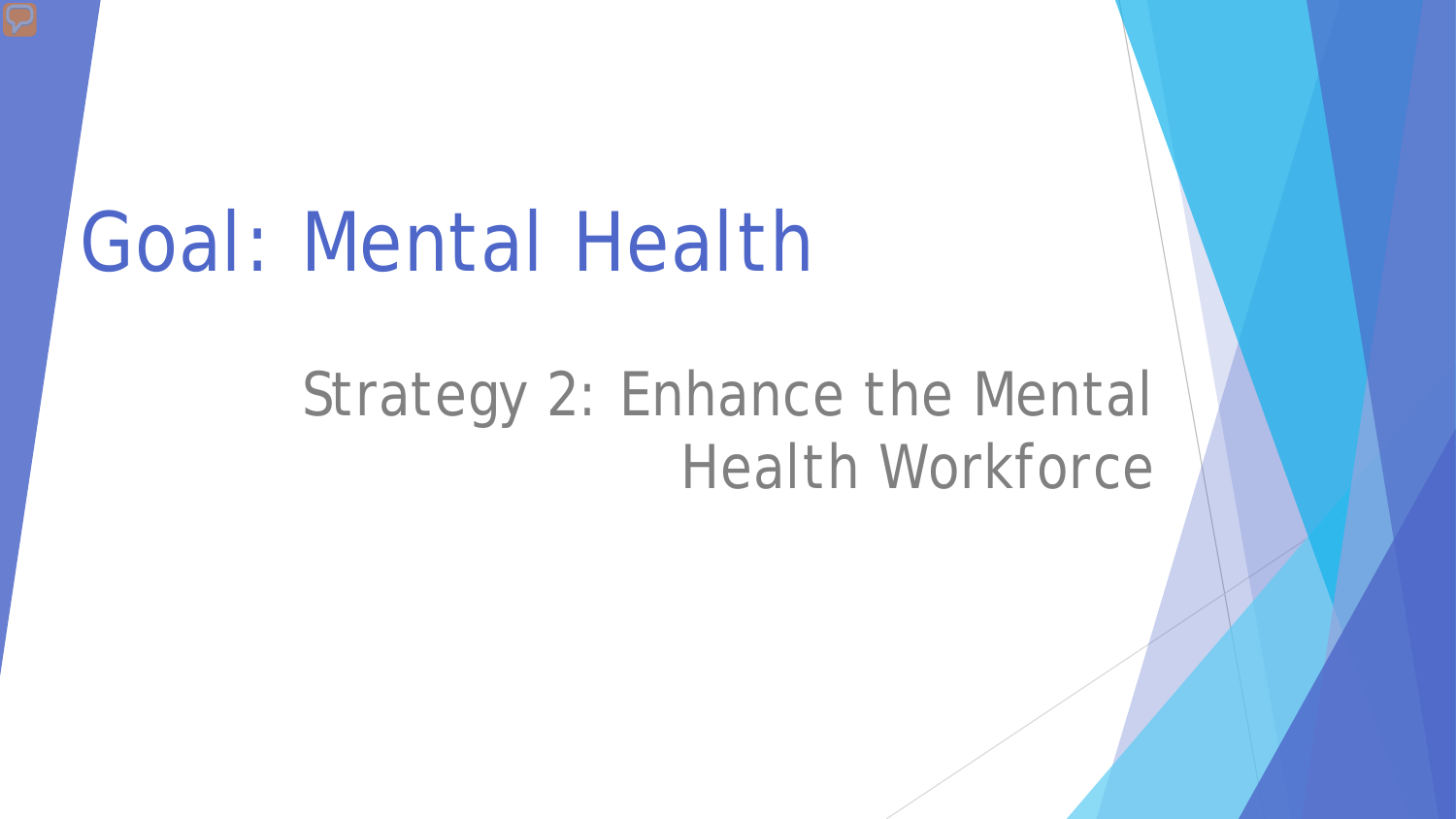### Current/Future Workforce Development **Objectives**

- Needs assessment of current behavioral health/mental health and substance abuse providers in Delaware
- Influence graduate school curricula to reflect SHIP initiatives and current needs
	- $\blacktriangleright$  Promote certifications in addition to changes in curricula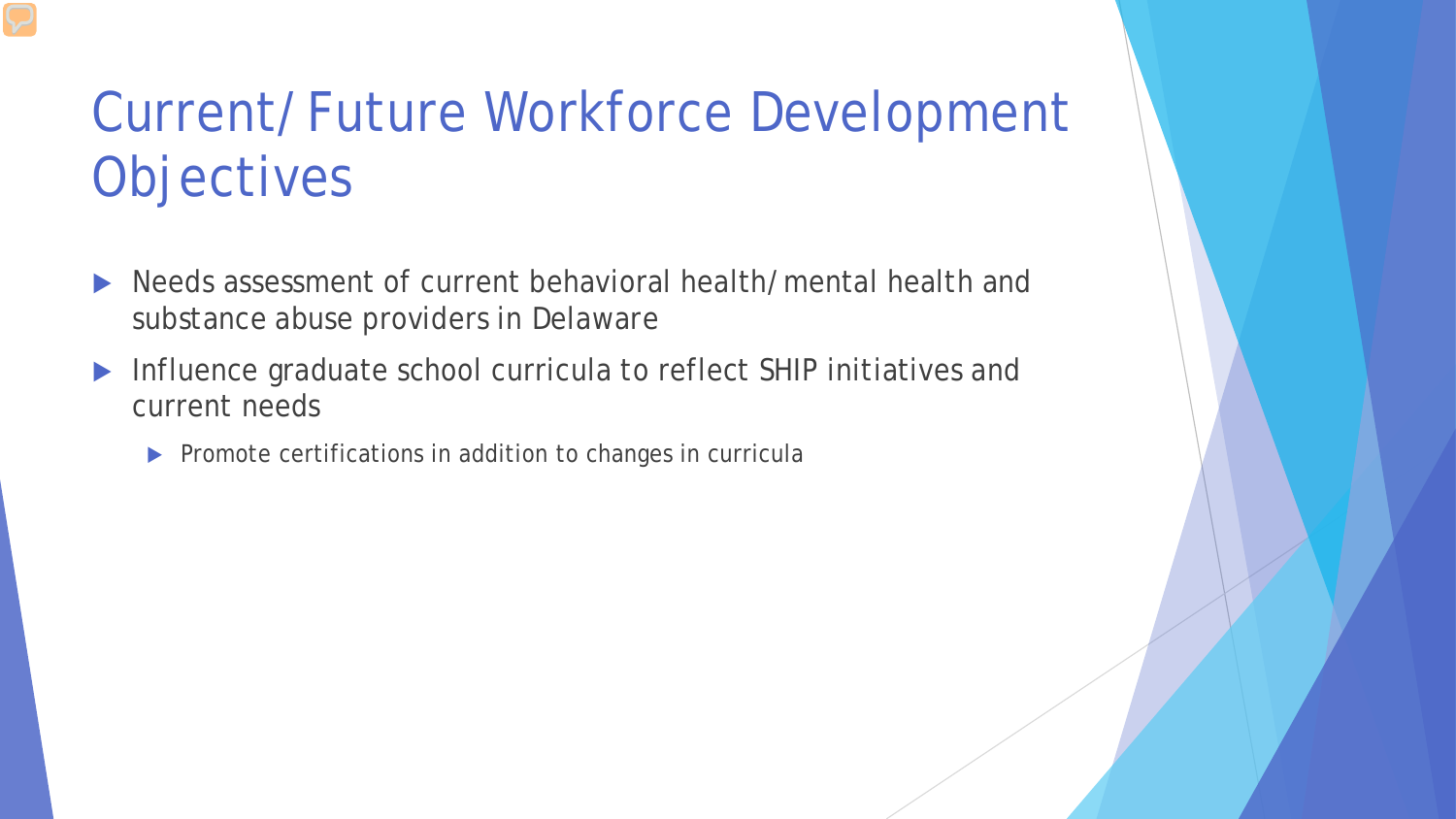### Current Workforce Development Objectives

- Increase access to training resources related to behavioral healthcare
	- Alcohol and other drugs
	- Models of integrated behavioral and physical health care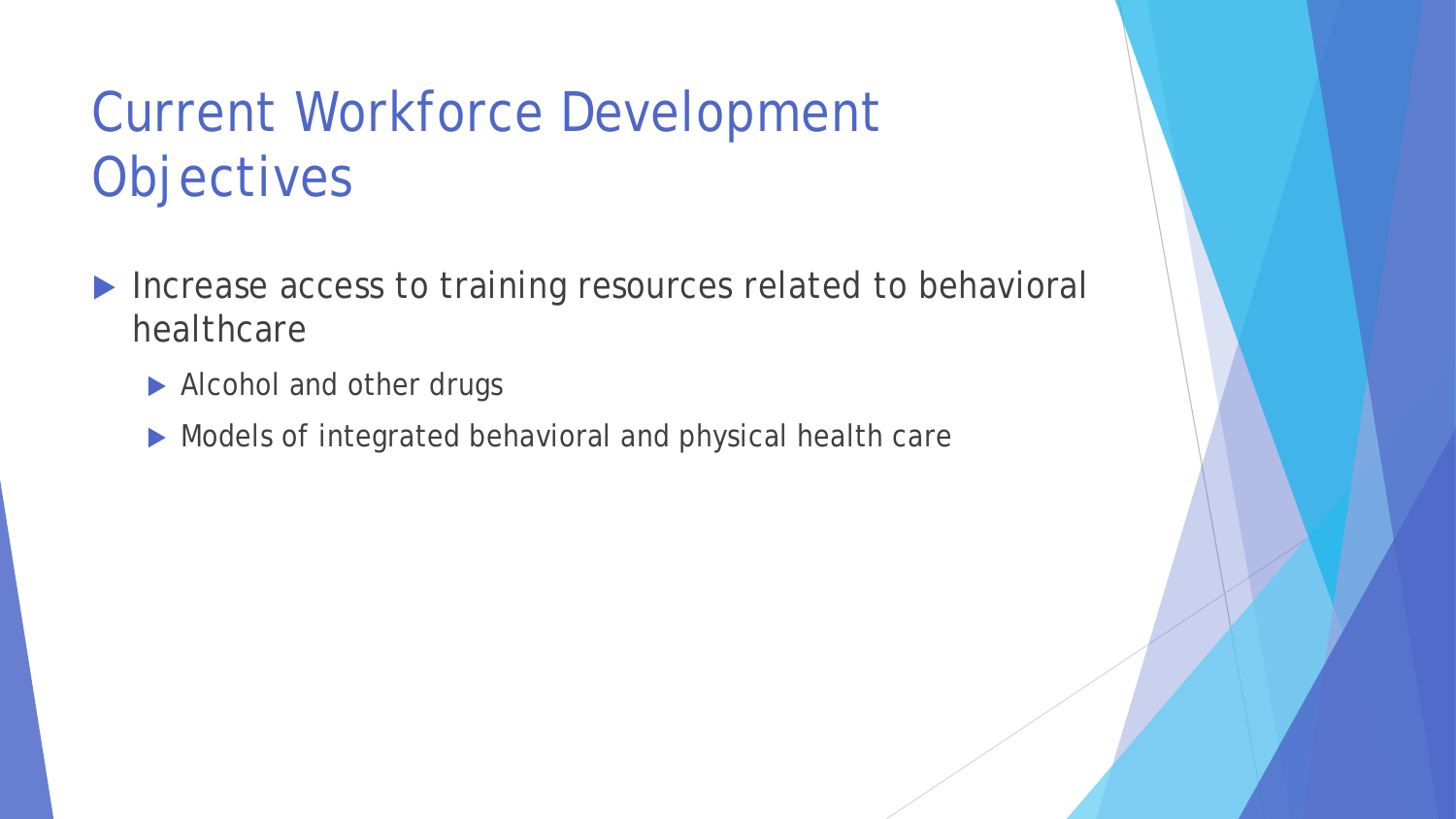### Future Workforce Development **Objectives**

- ▶ Increase number of middle and high school students interested in careers in mental and behavioral health
- ▶ Increase number of college undergraduates interested in and prepared for careers in behavioral healthcare
- **Promote the need for and development of a medical school in** Delaware